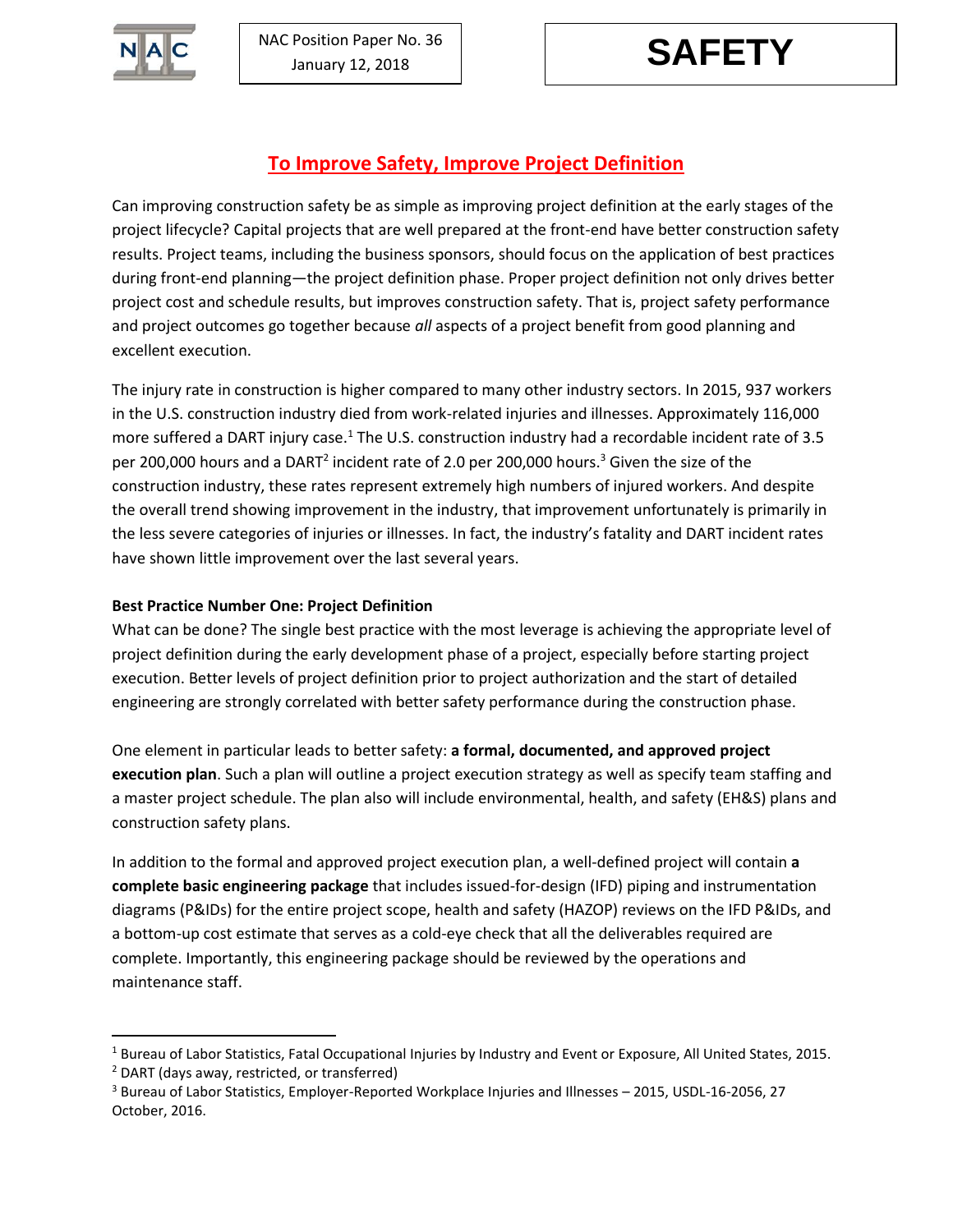### **Other Best Practices**

Another best practice correlated with better safety results is **forming an integrated project team to manage the project definition phase**. Projects developed by teams that include all key functional representation have better safety results in the construction phase. Integrated teams are teams that include active representation from the functional groups associated with a capital project: business, operations and maintenance, EH&S, procurement, engineering and design, and construction management. Too often, the project teams that lead the definition phase of capital projects lack representation from one or more of these areas. The result is often late input, which in turn could lead to changes in scope, in design, in cost and schedule targets, or even in overall project objectives.

Also, projects that **plan and implement a robust project controls program** have better construction safety results. A comprehensive project controls program includes several important practices. The project cost estimate should be developed to a level of detail that makes it possible to function as a basis for project cost controls during execution. The cost estimate should be validated using an objective basis for comparison with actual industry performance to ensure that the targets are competitive yet not unachievable. The project team must include a project controls professional during both the project definition phase and the execution phase. During execution, project progress must be measured using physical progressing of actual deliverables and not based on estimated percent complete, hours spent, or costs incurred. Finally, a comprehensive project controls program includes a process for archiving project cost and schedule results for use in future projects.

## **Apply Best Practices**

Best practices during the front-end that drive improved project cost and schedule outcomes will mean better construction safety performance. Projects developed by fully integrated project teams that achieve the appropriate level of definition prior to authorization are less likely to have disruptive late changes, excessive cost growth or schedule slip, or major turnover in team members. A project that is fully defined and is then executed under control simply is less likely to have serious safety problems once in the field.

Too many construction workers suffer work related injuries or illnesses on the job site. Project owners, contractors, and teams should strive to apply well-established project definition best practices not only because it will mean better safety results, but because applying those best practices will result in better cost and schedule performance.

#### **What's Next?**

This is the first in a series of NAC white papers linking better safety outcomes to best practices in project delivery. The next paper will address best practices in execution that help drive better safety results. The third paper will look into lessons learned programs that help organizations improve safety performance on future projects. The final paper will discuss organizational leadership practices that support the safety culture.